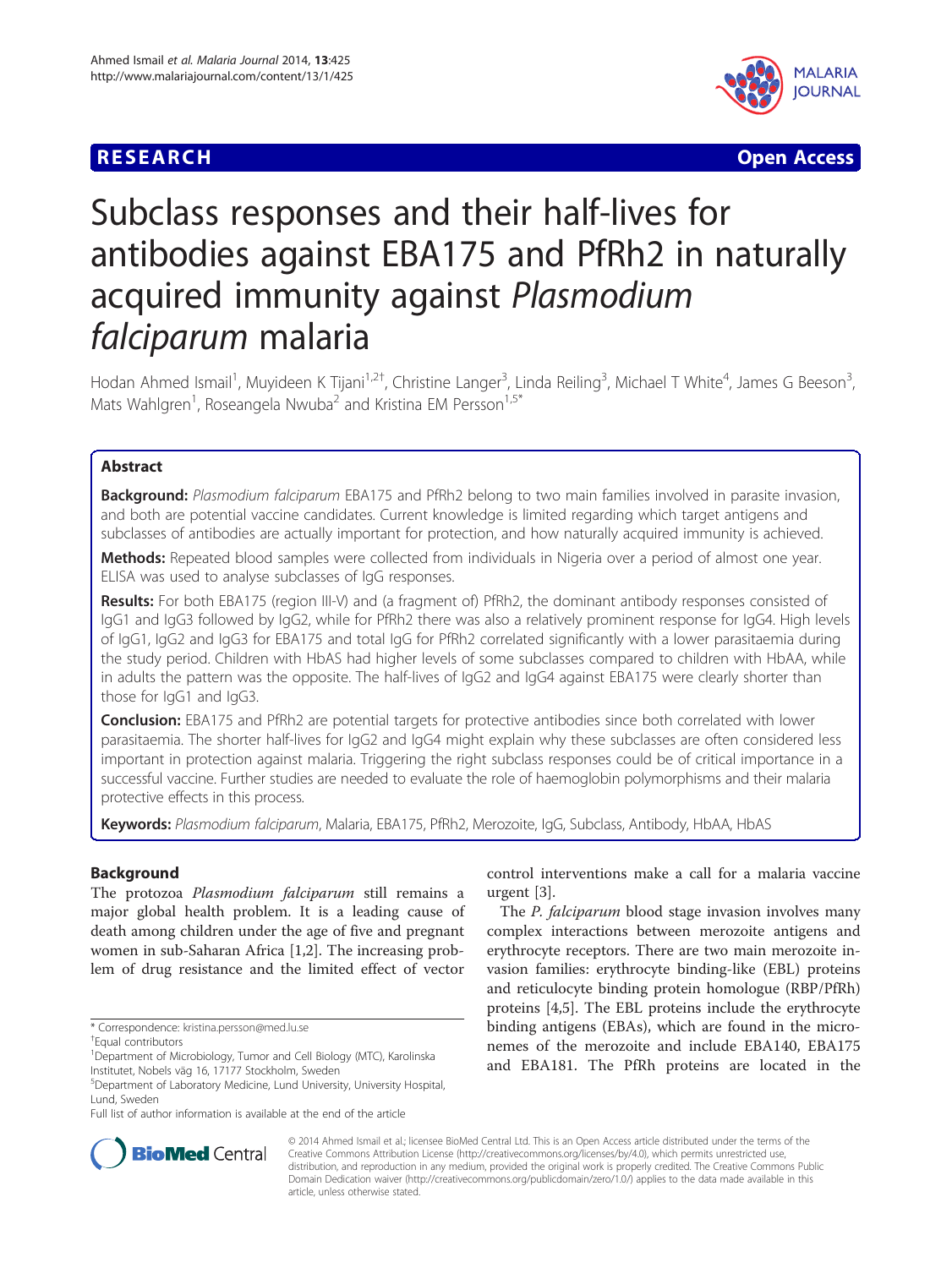rhoptries of the merozoites and include PfRh1, PfRh2a/ 2b, PfRh4, and PfRh5 [\[4](#page-7-0)-[8\]](#page-7-0). PfRh2a and PfRh2b share the same amino acids for the first 88% of the protein [\[9](#page-7-0)]. EBA175 and PfRh2 are representatives of the sialic aciddependent and non-sialic acid-dependent invasion pathways, respectively [\[10,11](#page-7-0)], and both are potential vaccine candidates. EBA175 binds to glycophorin A on the erythrocyte surface [\[4](#page-7-0)], but the receptor for PfRh2 is not yet known.

Acquired immunity to malaria develops only after repeated exposure in individuals living in endemic areas, and it has been suggested that young children are less able to induce long-lived antibody secreting cells [\[12-15\]](#page-7-0). However, it seems that some antibodies, such as those against MSP1, can have a half-life that spans over many years [[16](#page-7-0)]. It is known that antibodies are an important component of acquired immunity, and it has been shown that passive transfer of antibodies from immune donors to individuals with P. falciparum infections reduced parasitaemia and clinical symptoms [\[17\]](#page-7-0). Antibodies against several merozoite antigens, including EBAs and PfRhs, have been shown to be associated with protection against malaria in prospective longitudinal studies [\[13,18-21\]](#page-7-0). Cytophilic immunoglobulins, IgG1 and IgG3 have been considered more important for protection as non-cytophilic IgG2 and IgG4 may block the protective activity of the cytophilic antibodies [[20-25\]](#page-7-0). IgG1 and IgG3 are believed to neutralize parasites directly by inhibiting the parasite, or indirectly by opsonization [\[24](#page-7-0)-[27](#page-7-0)].

There are several genetic polymorphisms that have been described to be protective against the severe forms of malaria, and one of these is sickle haemoglobin (HbS), of which there is a high prevalence in sub-Saharan Africa [[28](#page-7-0)-[30](#page-7-0)]. In the homozygous form it can be deleterious to the individual, but protective against malaria in the heterozygous form (HbAS), as described over 60 years ago [[31](#page-7-0)]. Since then, several studies have shown the protective effects of HbAS on malaria [[30](#page-7-0)[,32,33\]](#page-8-0). A recent metaanalyses study of children with HbAS showed more than 90% protection from severe malaria [[33\]](#page-8-0). Other studies have shown HbAS to give 30-50% protection from uncomplicated malaria [\[30](#page-7-0)[,33-36\]](#page-8-0). The mechanism behind the protective effect is still unclear, but it probably involves both the impaired development of the parasite inside the erythrocyte and a better immunological response, and it has also been suggested that a mechanism of impaired cytoadherence could be of importance [\[37\]](#page-8-0).

In this study, naturally acquired antibody responses, total IgG as well as IgG subclasses, were investigated against EBA175 and PfRh2, as representatives of two different invasion pathways. Combinations of the two antigens together have been suggested to be more effective as vaccines, compared to using individual antigens [[38](#page-8-0)]. Furthermore, associations between different haemoglobin

genotypes and the presence of acquired antibodies against these antigens were investigated. Samples used were collected at least once a month from children and adults living in Igbo-Ora, a rural area of Nigeria, over a period of almost one year. Very few studies have looked at immunoglobulin subclass responses and the half-lives of the antibodies directed against these antigens, but this knowledge is important to evaluate the effect of using merozoite antigens as vaccines [[19](#page-7-0)[,39](#page-8-0)-[42](#page-8-0)].

# Methods

#### Study area and participants

A longitudinal study was conducted in Igbo-Ora, a rural town in Nigeria. Malaria is endemic with higher transmission during the rainy season (April to October) with a mean seasonal entomological inoculation rate (EIR) of 131 [[43](#page-8-0)]. Individuals (200) between five and 70 years old were enrolled in the study from July 2009 to July 2010. Venous blood samples were collected at baseline for blood group typing, blood genotyping and immunological studies. Thick and thin smears were made for parasitological investigations. The participants were followed up clinically and parasitologically at least once a month for a period of eight months. Only participants who were permanent residents were included in the study. Pregnant women, children under the age of five, and those with signs of severe hepatic or renal dysfunction, sickle cell disease, G6PD or seropositivity for HIV were excluded. Participants who fell ill with malaria were treated with oral artemisinin-lumefantrine for clinical malaria and blood films were monitored until negative. Children diagnosed for severe malaria were admitted to hospital and treated with i/v quinine according to WHO recommendations. Written informed consent by adult participants or parent/guardian was received, and ethical permissions were granted for the study from University of Ibadan and Ethics Committee in Nigeria (UI/IRC/06/0038) and the Stockholm Ethical Review Board (2013/4:8). From the original 200 individuals that were recruited for the longitutinal study, 40 were randomly selected to be used in this study, with a total of 302 samples used. Eighteen of the individuals were children (aged five to 13 years, 17 were parasite positive at some stage during the eight-month sample collection time) and 22 were adults (21 were parasite positive).

# Recombinant proteins

The recombinant merozoite antigens used in this study have been described in detail previously [\[44\]](#page-8-0). In brief, regions III to V of EBA175 (3D7; aa 761 to 1298) [\[19\]](#page-7-0) and PfRh2A9 (3D7; aa 2027 to 2533, common region for both PfRh2a and PfRh2b) [\[42](#page-8-0)] were expressed in *E. coli* as GSTtagged fusion proteins.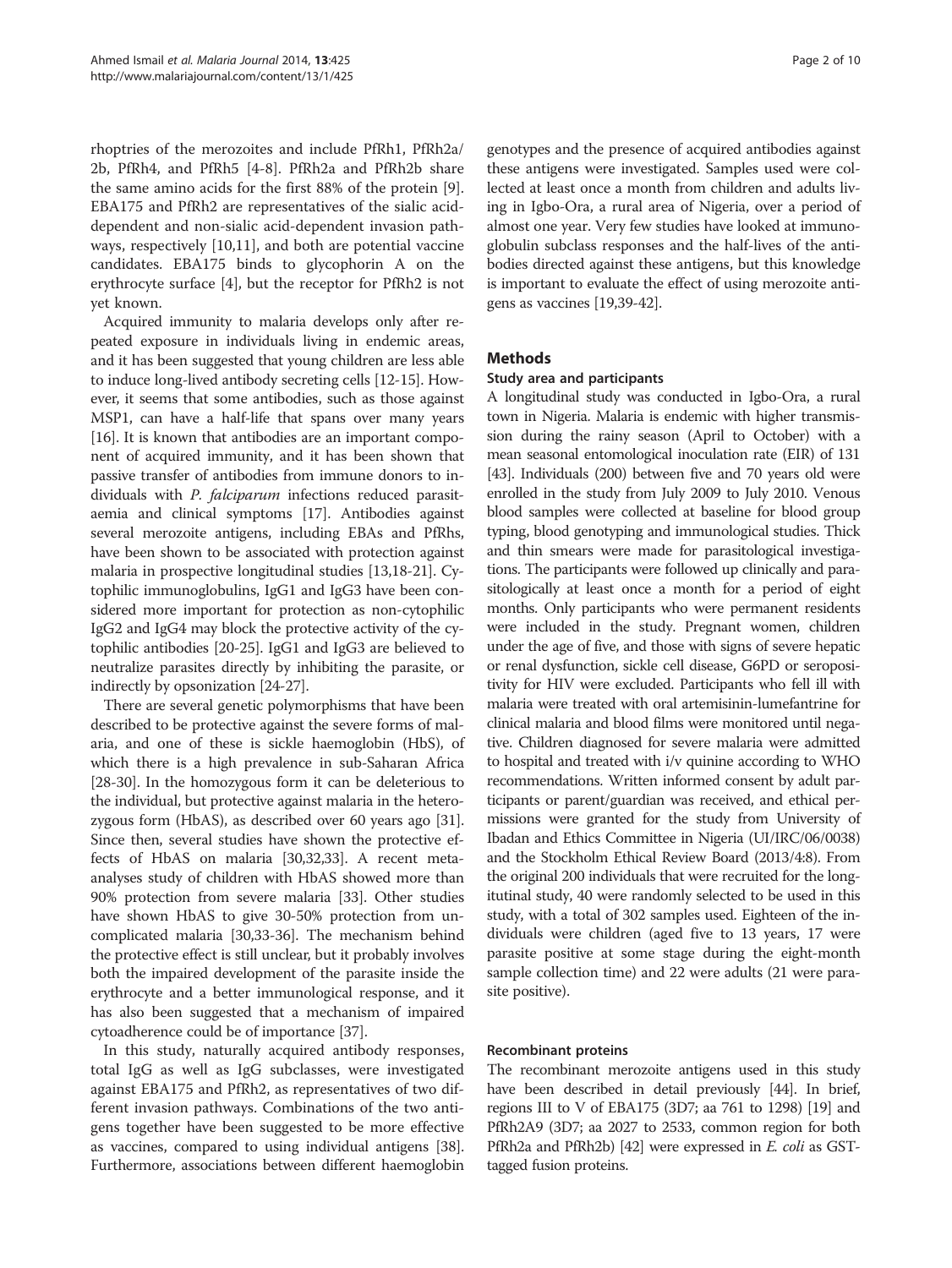# Measuring total IgG and subclasses against recombinant antigens

Enyme-linked immunosorbent assay (ELISA) for total IgG against EBA175 and PfRh2A9 were performed as described previously [[41](#page-8-0)]. The antibody reactivity against subclasses IgG1-IgG4 was measured as follows: Flat bottom, 96-well plates (Nunc-immunoplate, Thermo Scientific) were coated with 1 μg/ml recombinant antigen in coating buffer (15 mM  $Na<sub>2</sub>CO<sub>3</sub>$  and 35 mM NaHCO<sub>3</sub>; pH 9.6), washed 3x with PBS Tween 20 (PBS with 0.05% v/v Tween 20), blocked with 10% skimmed milk (Sigma-Aldrich M7409) in PBS-Tween 20 and washed 3x. Plasma samples diluted in 5% skimmed milk PBS-Tween 20 (1:25) were incubated for 1.5 hours (37°C), washed 3x, and mouse anti human antibodies were added (IgG1 A10630, IgG2 05-3500, IgG3 05-3600, IgG4 A10651 (all from Invitrogen Corp, CA, USA)) and diluted in 5% skimmed milk in PBS-Tween 20 (1/500 for IgG1 and IgG3, and 1/250 for IgG2 and IgG4, dilutions chosen after optimization) and incubated for 1.5 hours at 37°C. After washing (3x) goat anti-mouse IgG  $(H + L)$  horseradish peroxidase  $(HRP)$ (G21040, Invitrogen Corp, CA, USA) was added at 1/500 for IgG1 and IgG3, and at 1/1,000 for IgG2 and IgG4, incubated for 1.5 hours at 37°C, washed 3x and antibody reactivity was detected with azino-bis(3-ethylbenthiazoline-6-sulfonic acid) (ABTS) tablet (Sigma Aldrich) dissolved in phosphate citrate buffer pH 5.0 (Sigma Aldrich);  $30\%$  H<sub>2</sub>O<sub>2</sub> was added just before use. Plates were incubated at room temperature for 1 hour and optical density (OD) read at 414 nm. All assays were run in duplicate and OD was subtracted for non-specific binding of the fusion tag, GST. Positive (pools of immune samples) and negative (Swedish non-immune) controls were included on all plates to allow for standardization. Non-immune samples gave OD values below 0.06. Antibody reactivity was considered positive when the absorbance was greater than the mean plus three standard deviations of the value for the non-immune Swedish samples.

# Statistical analyses

Data analyses were performed using GraphPad Prism Version 5.0a software. Antibody levels were compared by using Mann-Whitney t-test or ANOVA. The Spearman rank correlation was used to assess the association between two continuous variables. Two-tailed P-values were considered significant if they were <0.05. Data analyses were performed on data from time point follow-up during the study period. Antibody levels and subsequent levels of parasitaemia over the whole study period were analysed.

Under the assumption that antibodies decay at a constant rate, the half-lives of antibody decay were estimated for individuals where decreasing antibody levels were observed for at least three consecutive samples.

The rate of antibody decay and half-life was estimated via linear regression of log antibody titre against the time of sampling.

# Results

# Total IgG and IgG subclass responses to EBA175 and PfRh2

IgG and subclass responses to the recombinant merozoite antigens EBA175 and PfRh2, were measured by ELISA. For EBA175, the total IgG levels in the study group increased from August with peak in November (followed by decline in the following months (Figure 1). The IgG levels for PfRh2 showed a similar pattern, and when the different subclass responses (IgG1-4) for both EBA175 and PfRh2 were studied, the fluctuations over time were similar to the values for total IgG. All patterns were also similar whether children or adults were investigated separately or together. All 40 individuals included were tested between seven and eight times during the study period. All individuals (100%) had IgG antibodies against EBA175 and PfRh2 at some stage during the eight months of follow-up (Table [1\)](#page-3-0).

When the subclass responses were studied, it was noted that for both EBA175 and PfRh2 the response was dominated by the cytophilic IgG1 and IgG3, but there was also some IgG2 response (Figure [2\)](#page-3-0). For PfRh2 there was also a relatively strong response for IgG4. When the values were correlated to each other, it was found that total IgG levels against EBA175 and PfRh2 showed a weak to moderate, but significant positive correlation with each other ( $R^2 = 0.22$ ,  $p = 0.0002$ ), and this was also

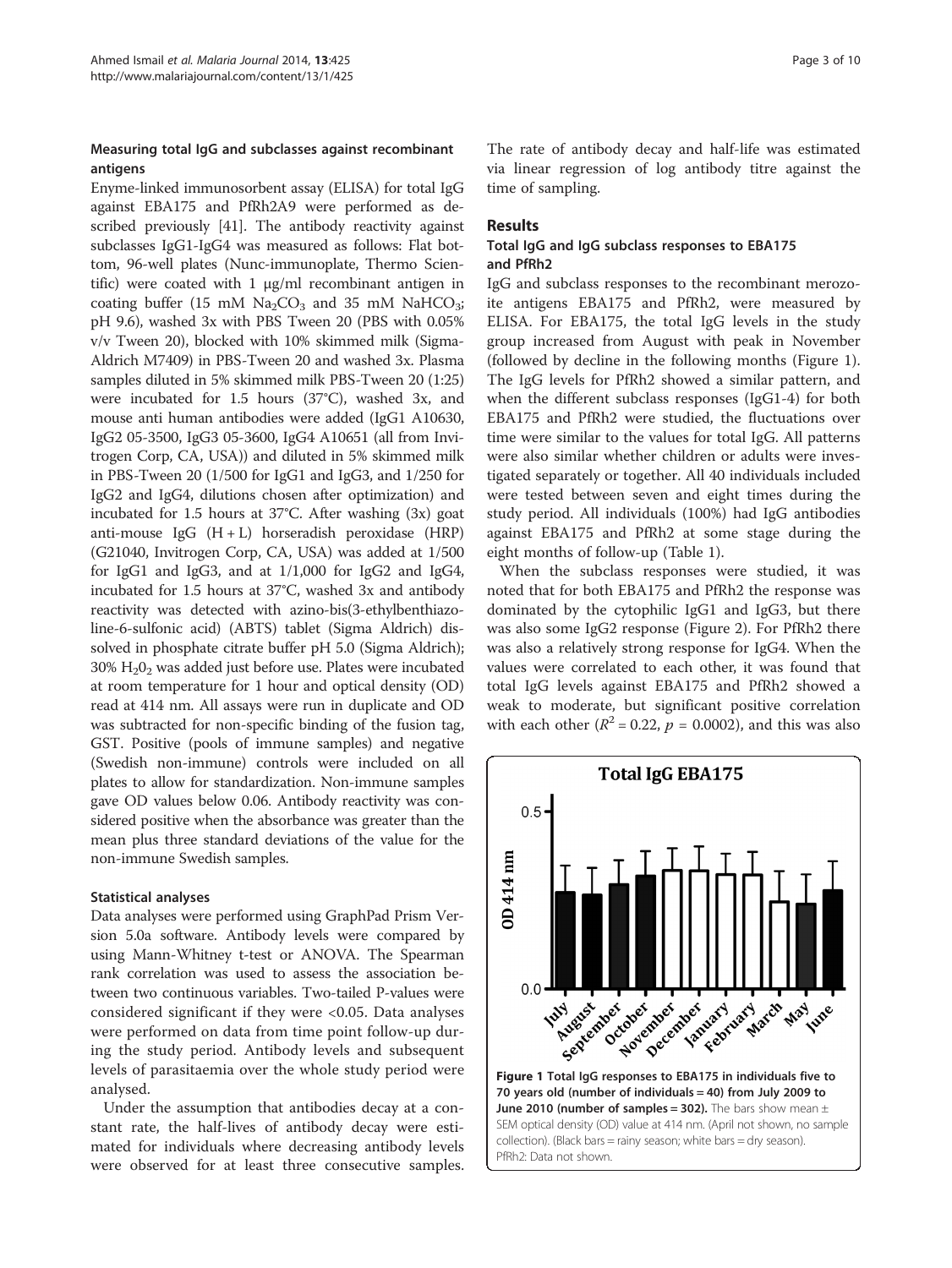<span id="page-3-0"></span>Table 1 The prevalence of antibodies against EBA175 and PfRh2 during the study period

| Prevalence<br>$(%)^a$ |               | PfRh <sub>2</sub> |               | <b>EBA175</b> |
|-----------------------|---------------|-------------------|---------------|---------------|
|                       | 5-13 years    | 14-70 years       | 5-13 years    | 14-70 years   |
|                       | (18 children) | (22 adults)       | (18 children) | (22 adults)   |
| <b>Total IgG</b>      | 100%          | 100%              | 100%          | 100%          |
| lgG1                  | 83%           | 95%               | 94%           | 82%           |
| lgG2                  | 86%           | 86%               | 94%           | 82%           |
| lgG3                  | 83%           | 77%               | 94%           | 91%           |
| lgG4                  | 89%           | 77%               | 94%           | 95%           |

<sup>a</sup> = Positive prevalence when antibody titers (OD) were greater than the mean plus 3 SD of the value for the non-immune Swedish donors.

noted for the IgG1 levels ( $R^2$  = 0.25 and  $p$  <0.0001), indicating co-acquisition of different antibodies with malaria exposure. No significant correlations were observed in IgG2, IgG3 or IgG4 between EBA175 and PfRh2 OD values (IgG2,  $R^2 = 0.1$  and  $p = 0.1$ ; IgG3,  $R^2 = 0.05$  and  $p = 0.4$ ; IgG4,  $R^2 = 0.02$  and  $p = 0.7$ ). Furthermore, when the total IgG and subclass responses within EBA175 and PfRh2 were investigated it was observed that there were good correlations for EBA175, but less so for PfRh2 (Table 2).

When male and female subjects were analysed separately, samples from females showed slightly higher values for total IgG  $(p = 0.0025)$ , IgG3  $(p = 0.04)$  and IgG4 ( $p = 0.03$ ) for EBA175, and IgG2 ( $p = 0.02$ ) and IgG4 (p = 0.006) for PfRh2. Male individuals showed higher values only for IgG1 EBA175 ( $p = 0.03$ ).

Table 2 Correlations of total IgG and subclass IgG1-IgG4 responses against EBA175 and PfRh2



| Antigen-IgG             | Spearman r | p-value  |
|-------------------------|------------|----------|
| EBA175 Total IgG vs     |            |          |
| lgG1                    | 0.57       | < 0.0001 |
| lgG <sub>2</sub>        | 0.46       | < 0.0001 |
| lgG3                    | 0.49       | < 0.0001 |
| lgG4                    | 0.38       | < 0.0001 |
| EBA175 IgG1 vs          |            |          |
| IgG2                    | 0.5        | < 0.0001 |
| IgG3                    | 0.63       | < 0.0001 |
| lgG4                    | 0.25       | < 0.0001 |
| EBA 175 IgG2 vs         |            |          |
| IgG3                    | 0.48       | < 0.0001 |
| lgG4                    | 0.40       | < 0.0001 |
| EBA175 IgG3 vs          |            |          |
| lgG4                    | 0.34       | < 0.0001 |
| Rh2 Total IgG vs        |            |          |
| IgG1                    | 0.55       | < 0.0001 |
| IgG2                    | 0.07       | 0.26     |
| lgG3                    | 0.04       | 0.48     |
| lgG4                    | 0.1        | 0.08     |
| Rh <sub>2</sub> IgG1 vs |            |          |
| lgG <sub>2</sub>        | 0.07       | 0.23     |
| lgG3                    | 0.09       | 0.13     |
| lgG4                    | 0.1        | 0.07     |
| Rh2 IgG2 vs             |            |          |
| lgG3                    | 0.27       | < 0.0001 |
| IgG4                    | 0.21       | 0.004    |
| Rh2 IgG3 vs             |            |          |
| lgG4                    | $-0.05$    | 0.35     |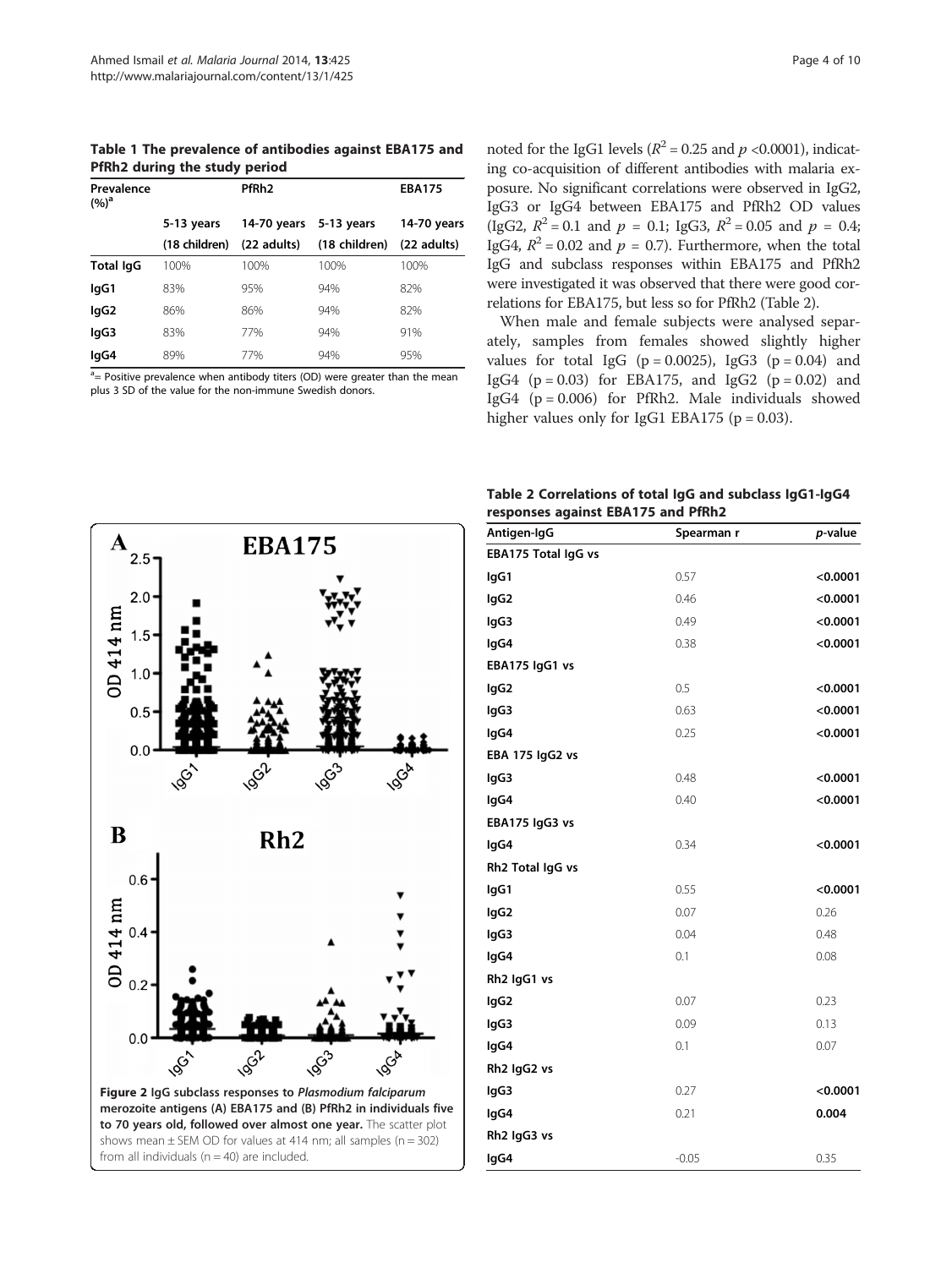#### Correlation of antibody responses with age

When age was correlated to the levels of antibodies, it was found that there were significant positive correlations with total IgG ( $R^2 = 0.12$  and  $p = 0.036$ ), IgG1 ( $R^2 = 0.29$  and  $p = 0.0001$  and IgG3  $(R^2 = 0.33$  and  $p \le 0.0001$  for EBA175. IgG2 and IgG4 against EBA175 did not show any correlations with age (IgG2,  $R^2 = 0.01$ , p =0.8; IgG4,  $R^2 =$ 0.03,  $p = 0.6$ ). There were no significant correlations between age and levels of antibodies against PfRh2 (p-values 0.3-0.8).

#### Correlation of antibody responses with parasitaemia

The parasitaemia in the study group was monitored during the whole study period. The highest peak in parasitaemia was observed in the month of October (mean:  $749.7$  parasites/ $\mu$ l), while the lowest number was seen in May (mean: 3.7 parasites/μl) (Figure 3). There was no significant difference in parasitaemia between children  $(5-13 \text{ years})$  and adults  $(14-70 \text{ years})$   $(p = 0.3)$ .

To assess whether the antibody responses in this study group were associated with protection, the relationship between antibody levels and parasitaemia was investigated. Higher IgG1, IgG2 and IgG3 levels for EBA175 and total IgG for PfRh2 correlated significantly with lower parasitaemia ( $R^2$  = 0.19,  $p$  = 0.002;  $R^2$  = 0.19,  $p$  = 0.002;  $R^2$  = 0.21,  $p = 0.0008$ ;  $R^2 = 0.24$ ,  $p < 0.0001$ , respectively). There were no significant differences between IgG levels measured before and after an episode of parasitemia (not shown).

Additionally, individuals with the highest quartiles of levels of total IgG against EBA175 or PfRh2 showed an even higher correlation with reduction of parasitaemia (EBA175,  $R^2 = 0.54$ ,  $p \le 0.0001$ ; PfRh2,  $R^2 = 0.42$ ,  $p = 0.002$ ,



Spearman rank correlation comparing levels of antibodies with parasitaemia for every sample), and when individuals with high total levels of both antibodies against EBA175 and PfRh2 were considered (number of individuals = 11, number of samples = 78) they had a lower parasitaemia compared to those with raised levels of only one of the antibodies ( $p = 0.03$ ).

#### The impact of HbAA and HbAS carriage on the levels of IgG

Out of the 40 patients included in this study, 30 had HbAA (normal, adult haemoglobin), nine had HbAS and one had HbAC. There was no significant difference in parasitaemia or age between the HbAA and HbAS groups  $(p = 0.27$  and 0.32, respectively).

When all individuals were considered together, total IgG, IgG1 and IgG3 against EBA175 were significantly higher in individuals with HbAA compared to HbAS (IgG,  $p = 0.008$ ; IgG1,  $p = 0.048$ ; IgG3,  $p = 0.0001$ ). For PfRh2, only the IgG1 response was significantly higher in HbAA  $(p = 0.0001)$ .

When the samples where divided into the two groups children (n = 18, age 5-13) and adults (n = 21, age 14-70), children with HbAS had significantly higher levels of IgG, IgG1, IgG2, and IgG3 against EBA175 and higher levels of IgG against PfRh2 compared to HbAA (Figure [4](#page-5-0)). When adults were considered, the pattern was the opposite with higher levels of IgG, IgG1 and IgG3 against EBA175 in HbAA individuals (there were no significant differences for PfRh2).

#### Comparison of half-lives of total IgG and subclasses

For EBA175, IgG2 and IgG4 showed significantly shorter half-lives compared to IgG1 ( $p < 0.05 / < 0.01$ ), to IgG3 (p  $<0.05/<0.01$ ), and to total IgG (p  $<0.01$  for both) (Figure [5\)](#page-5-0). For PfRh2, a similar trend was seen as for EBA175, but the only significant differences seen were those that showed shorter half-lives for IgG1, IgG2 and IgG4 compared to total IgG, and a shorter half-life for IgG4 compared to IgG1 (p <0.05 for all comparisons). There were no significant associations between half-lives and ages of the tested individuals.

For total IgG, half-lives of parasite positive and parasite negative individuals were compared. For EBA175, the period of antibody decay was 98 days for parasite positive individuals and 64 days for parasite negative individuals. For PfRh2, the half-life was 120 days for parasite positive and 82 days for parasite negative individuals. However, due to the small number of parasite negative individuals, it is difficult to estimate the value of these differences.

#### **Discussion**

In this study, total IgG and subclass responses against EBA175 and PfRh2 were investigated, and the effects of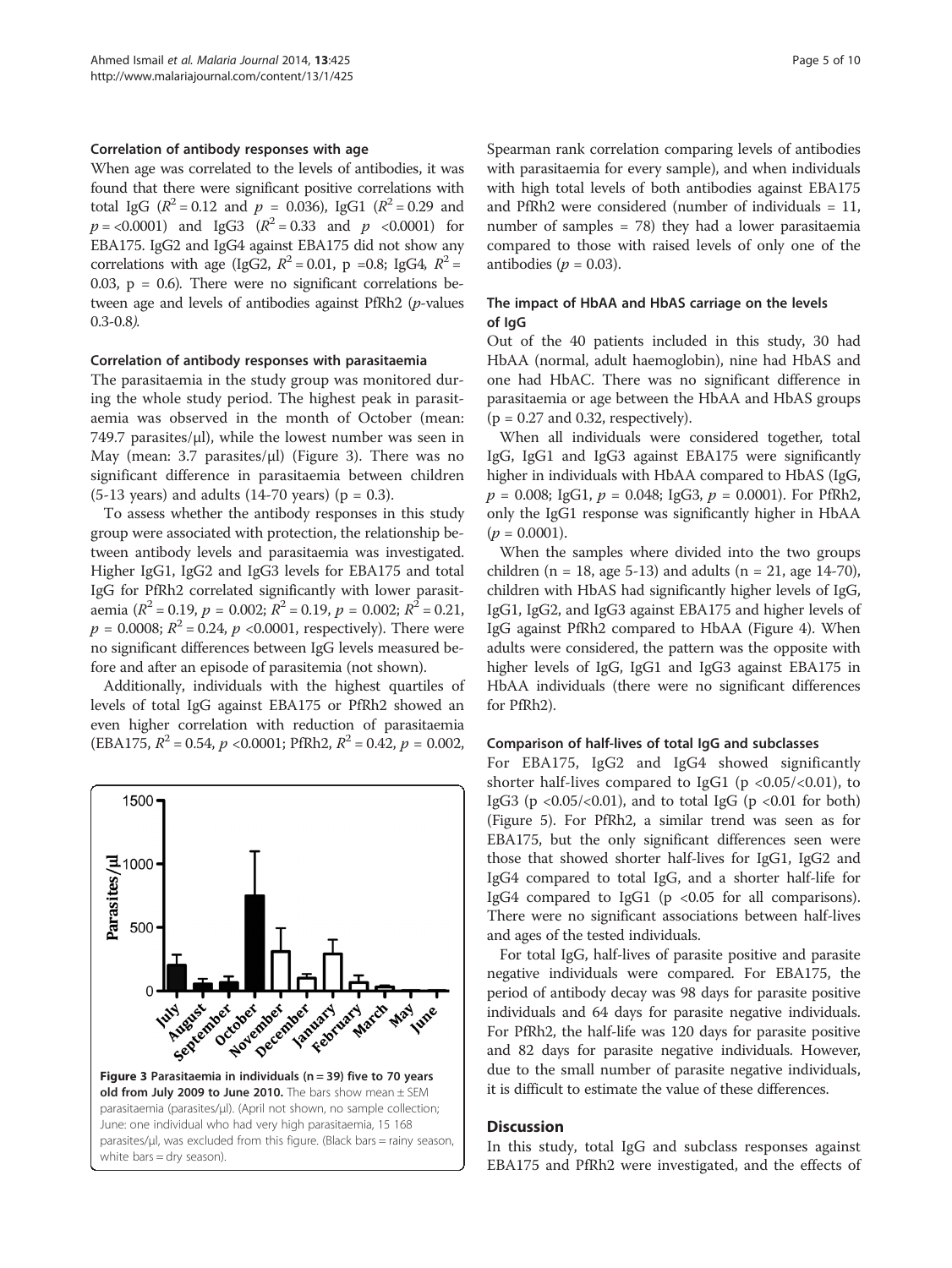<span id="page-5-0"></span>

HbAS in children and adults living in Igbo-Ora, a rural area of Nigeria, over a period of almost one year. These antigens were chosen because they are potential vaccine candidates, and they use different invasion pathways. EBA175 uses a sialic acid (SA)-dependent invasion pathway with glycophorin A as its main receptor. PfRh2 plays a role in SA-independent invasion (with an as yet



unknown receptor 'Z') [\[4](#page-7-0)], but some data suggest PfRh2 can also bind SA on the erythrocyte surface [\[45,46\]](#page-8-0). The EBAs and PfRhs play a vital role in merozoite invasion [[47\]](#page-8-0). It has been suggested that a vaccine could be more efficient if antigens from different invasion pathways are used [[38,48](#page-8-0)], and it is therefore of interest to study the combined response in individuals who have acquired immunity by natural exposure to the *P. falciparum* parasite. Very few studies have investigated the subclass response to merozoite antigens over time.

The response for each subclass approximately followed the pattern of total IgG for both EBA175 and PfRh2, with a peak in antibody levels arising just after the peak in parasitaemia. This goes in line with the transmission intensity being highest during the rainy season, which ends in October. IgG1, IgG2 and IgG3 for EBA175 were positively associated with lower parasitaemias, indicating that all of these antibodies are possibly important for protection against malaria. These findings are in line with earlier studies that showed high levels of IgG, including IgG1 and IgG3 to EBA175, to be associated with protection from malaria [[19](#page-7-0),[49](#page-8-0),[50](#page-8-0)]. Individuals with high levels of both total IgG against EBA175 and PfRh2 had a lower parasitaemia compared to those that had high levels of only one of the antibodies. This observation of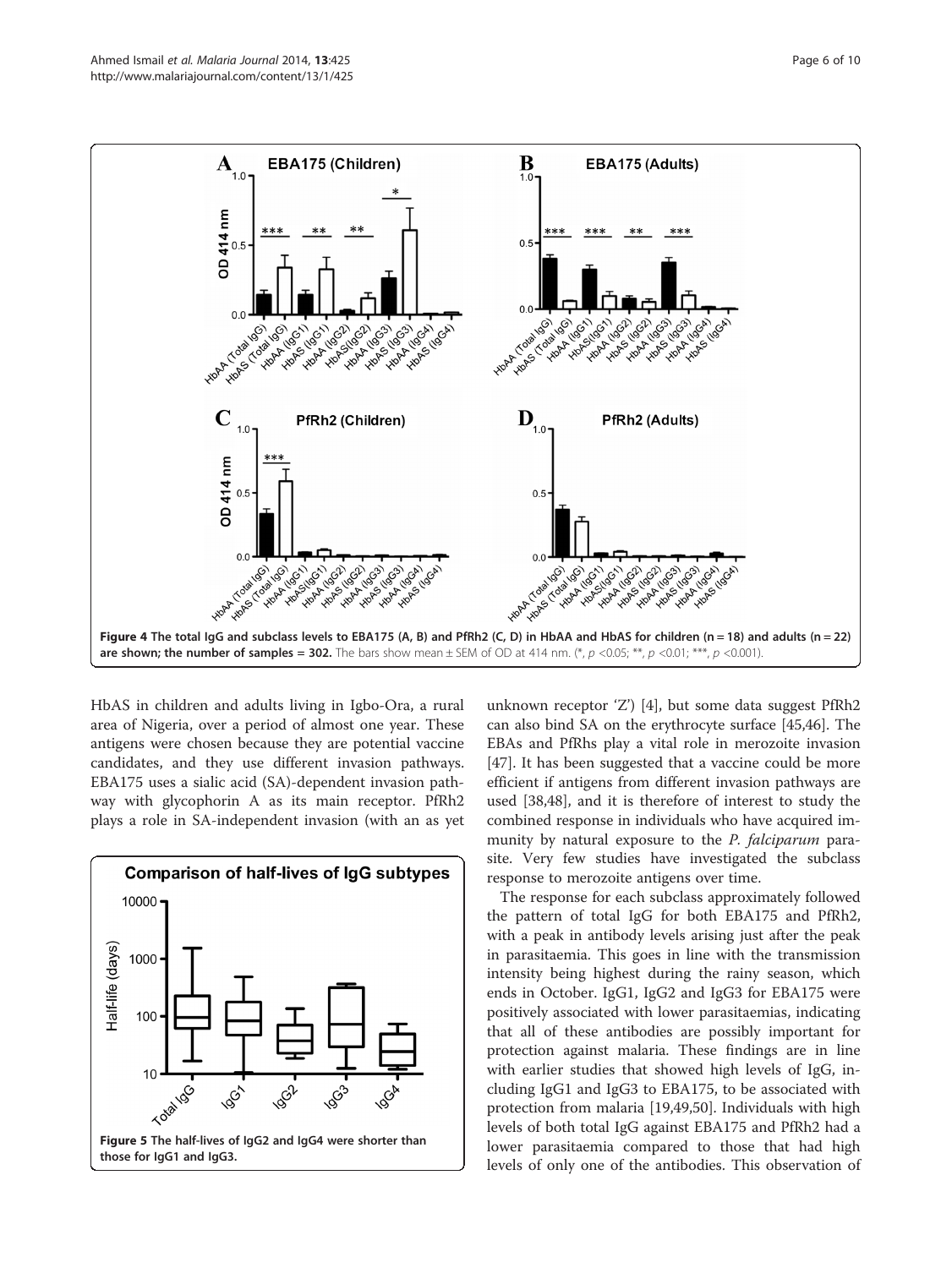combined antibody responses against two antigens underlines the importance of using combinations of antigens in vaccine trials [\[38,48](#page-8-0)]. When results from male and female individual were analysed, they were often slightly higher levels of antibodies in women. The reason for this is not clear, perhaps it is because of slightly different exposure.

In the studies that have been done before, looking at subclass responses against merozoite antigens, the responses have been dominated by IgG1 and IgG3 [[19-21,25](#page-7-0)[,42,51-53](#page-8-0)]. However, in this study, there was some response against both IgG2 and IgG4. IgG1 and IgG3 are considered cytophilic [[23,](#page-7-0)[51\]](#page-8-0) but in malaria non-cytophilic antibodies could also be of major importance. Even though the levels are low, the quality of the antibodies might be of more importance [[54](#page-8-0)]. A study showed that high levels of IgG2 against RESA and MSP2 were associated with a lower risk of infection, indicating that IgG2 may be important, while IgG4 was suggested to block the cytophilic activity [[22\]](#page-7-0). IgG4 has also before been shown to be of doubtful effect, in the response against MSP1-19, and it is especially interesting since this study was done in the same area of Nigeria as this study [[55\]](#page-8-0). Omosun et al. [\[55\]](#page-8-0) found dominating IgG1 and IgG3 responses to MSP1-19. While both IgG2 and IgG4 against MSP1-19 correlated positively with age, there was also a positive correlation of parasite density with IgG2 and IgG4 levels. Even though relatively high levels of IgG4 (especially against PfRh2) was found, there was no protective effect of this subclass when associated with parasitaemia. In an earlier study of subclass responses in children against PfRh2, mostly IgG1 and IgG3 were seen [\[42\]](#page-8-0). The reason for why the results from this study are slightly different might be because the population is different (Papua New Guinea compared to Nigeria), but also because all ages were included in this study. To elucidate whether IgG4 is protective or actually counter-acting protection, further studies are needed, but this study indicates that more subclass analysis should be included in studies of immunity in malaria.

For EBA175, IgG2 and IgG4 showed significantly shorter half-lives compared to IgG1 and IgG3. This is interesting since the half-life of IgG3 is normally considered to be considerably shorter than the other subclasses [[56\]](#page-8-0). The short half-life noted here for IgG2 and IgG4 might help in explaining why IgG1 and IgG3 are often considered the most important ones in protection against malaria. It was also noted that parasite positive individuals had longer half-lifes of their IgG for both EBA175 and PfRh2, compared to individuals who were parasite negative all throughout the study period, which makes sense since the parasite positive individuals are exposed to parasites under a longer time period.

In this Nigerian population, the response in general towards EBA175 seemed stronger than against PfRh2. The subclass IgG1-IgG4 response against PfRh2 was low in this group. It has been shown before [[45\]](#page-8-0) that the expression of PfRh2 can vary between parasites, and it is not known which parasites were circulating in the area at the time. It might be that the recombinant antigen of EBA175 was more similar to the circulating parasites than the version of PfRh2 that was used. The results might also vary depending on which part of the protein was used. Region III-V of EBA175 was used in this study [[19\]](#page-7-0), and previous studies suggest that antibodies to region II of this protein have a lower protective association [[13\]](#page-7-0). Antibodies to EBA and PfRh invasion ligands are thought to act primarily by inhibiting erythrocyte invasion, and studies have shown that vaccine-induced antibodies in animal studies [\[57,58\]](#page-8-0), and in humans for EBA175 [[41,59\]](#page-8-0), can inhibit parasite growth in vitro. In previous studies of Kenyan children and adults, there has been evidence for that EBA175 and other EBAs, and PfRh invasion ligands are important targets of inhibitory antibodies, and variation in the function of these ligands can facilitate evasion of inhibitory antiobodies [\[41,54](#page-8-0)]. Recent studies have also demonstrated that affinitypurified human antibodies to EBA175, PfRh2, PfRh4, and PfRh5 can effectively inhibit invasion in vitro [[59-62](#page-8-0)]. As a continuation of the studies in this paper, there are plans to compare invasion inhibition results to the subclass responses to elucidate whether any of the IgG subclasses could be more inhibitory than others.

When individuals with different haemoglobin were compared, there were different responses in children and adults, with higher levels of antibodies for HbAS in children. Children with HbAS had significantly higher levels of IgG, IgG1-3 against EBA175, and higher IgG levels against PfRh2. For adults the pattern was the opposite with higher IgG and IgG1-3 levels against EBA175, and higher IgG against PfRh2 in HbAA. It has been suggested before that the haemoglobin can affect the antibody response in malaria, but then the discussion has mainly concerned surface molecules on the erythrocyte [[63](#page-8-0),[64](#page-8-0)]. Previous studies in Nigeria [[65\]](#page-8-0) and in other African countries [[30,](#page-7-0)[66,](#page-8-0)[67\]](#page-9-0) have shown lower parasite densities as well as lower prevalence of both uncomplicated and severe malaria in individuals with HbAS compared to HbAA. Even though this study is based on a relatively small number of samples, the results indicate that further studies on differences between HbAS and HbAA individuals should be done for merozoite antigens and not only erythrocyte surface antigens.

# Conclusions

Subclasses of IgG against both EBA175 and PfRh2 could be protective against malaria since they correlated with a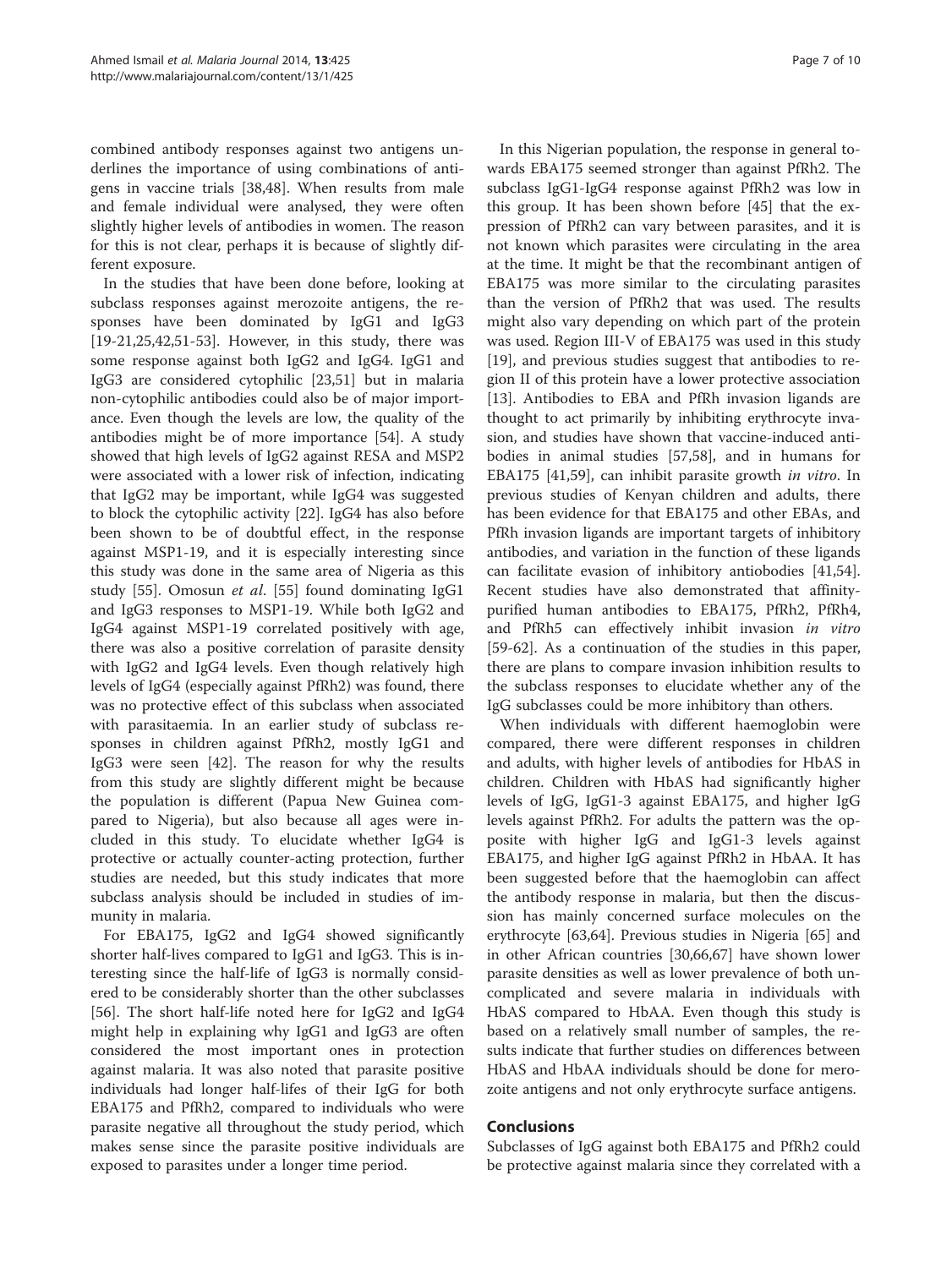<span id="page-7-0"></span>lower parasitaemia. There were shorter half-lives of IgG2 and IgG4 against EBA175, which might explain why these subclasses are usually considered to be less important in protection against malaria. In evaluation of vaccine studies it might be important also to consider haemoglobin polymorphisms in different populations, especially in an area where HbAS is relatively common.

#### Competing interests

The authors declare that they have no competing interests.

#### Authors' contributions

KP and HAI planned the experiments, HAI and MKT performed the experiments, MKT and RN were responsible for the collection of patient samples, CL, LR and JGB supplied recombinant proteins, MTW performed the half-life analysis, JGB and MW took part in discussion of the project. All authors read and approved the final manuscript.

#### Acknowledgements

We thank the individuals of Igbo-Ora for their participation in the study. This work was supported by the Multilateral Initiative on Malaria (MIM) project A60143 through UNICEF/UNDP/WORLD Bank WHO Special Programme for Research and training in Tropical Disease (TDR), and the National Health and Medical Research Council of Australia, Wenner-Gren Fellow Stipend, Myndigheten för Samhällsskydd och Beredskap, Svenska Läkaresällskapet, Sida and Vetenskapsrådet.

#### Author details

<sup>1</sup>Department of Microbiology, Tumor and Cell Biology (MTC), Karolinska Institutet, Nobels väg 16, 17177 Stockholm, Sweden. <sup>2</sup>Cellular Parasitology Programme, Cell Biology and Genetics Unit, Department of Zoology, University of Ibadan, Ibadan, Nigeria. <sup>3</sup>The Macfarlane Burnet Institute for Medical Research and Public Health, Melbourne, VIC, Australia. <sup>4</sup>Department of Infectious Disease Epidemiology, Imperial College, London, UK. 5 Department of Laboratory Medicine, Lund University, University Hospital, Lund, Sweden.

#### Received: 9 July 2014 Accepted: 25 October 2014 Published: 5 November 2014

#### References

- 1. Snow RW, Guerra CA, Noor AM, Myint HY, Hay SI: The global distribution of clinical episodes of Plasmodium falciparum malaria. Nature 2005, 434:214–217.
- 2. WHO: World Malaria Report 2010. Geneva: World Health Organization; 2010. 3. Talisuna AO, Karema C, Ogutu B, Juma E, Logedi J, Nyandigisi A, Mulenga M, Mbacham WF, Roper C, Guerin PJ, D'Alessandro U, Snow RW: Mitigating the threat of artemisinin resistance in Africa: improvement of drug-resistance surveillance and response systems. Lancet Infect Dis 2012, 12:888-896.
- 4. Cowman AF, Crabb BS: Invasion of red blood cells by malaria parasites. Cell 2006, 124:755–766.
- 5. Gaur D, Mayer DC, Miller LH: Parasite ligand-host receptor interactions during invasion of erythrocytes by Plasmodium merozoites. Int J Parasitol 2004, 34:1413–1429.
- 6. Baum J, Maier AG, Good RT, Simpson KM, Cowman AF: Invasion by P. falciparum merozoites suggests a hierarchy of molecular interactions. PLoS Pathog 2005, 1:e37.
- 7. Sim BK, Chitnis CE, Wasniowska K, Hadley TJ, Miller LH: Receptor and ligand domains for invasion of erythrocytes by Plasmodium falciparum. Science 1994, 264:1941–1944.
- 8. Stubbs J, Simpson KM, Triglia T, Plouffe D, Tonkin CJ, Duraisingh MT, Maier AG, Cowman AF, Winzeler EA: Molecular mechanism for switching of P. falciparum invasion pathways into human erythrocytes. Science 2005, 309:1384–1387.
- Triglia T, Thompson J, Caruana SR, Delorenzi M, Speed T, Cowman AF: Identification of proteins from Plasmodium falciparum that are homologous to reticulocyte binding proteins in Plasmodium vivax. Infect Immun 2001, 69:1084–1092.
- 10. Duraisingh MT, Maier AG, Triglia T, Cowman AF: Erythrocyte-binding antigen 175 mediates invasion in Plasmodium falciparum utilizing sialic

acid-dependent and -independent pathways. Proc Natl Acad Sci U S A 2003, 100:4796–4801.

- 11. Pasvol G: How many pathways for invasion of the red blood cell by the malaria parasite? Trends Parasitol 2003, 19:430–432.
- 12. Doolan DL, Dobano C, Baird JK: Acquired immunity to malaria. Clin Microbiol Rev 2009, 22:13–36.
- 13. Fowkes FJ, Richards JS, Simpson JA, Beeson JG: The relationship between anti-merozoite antibodies and incidence of Plasmodium falciparum malaria: A systematic review and meta-analysis. PLoS Med 2010, 7:e1000218.
- 14. Langhorne J, Ndungu FM, Sponaas AM, Marsh K: Immunity to malaria: more questions than answers. Nat Immunol 2008, 9:725–732.
- 15. White MT, Griffin JT, Akpogheneta O, Conway DJ, Koram KA, Riley EM, Ghani AC: Dynamics of the antibody response to Plasmodium falciparum infection in African children. J Infect Dis 2014, 201:1115–1122.
- 16. Drakeley CJ, Corran PH, Coleman PG, Tongren JE, McDonald SL, Carneiro I, Malima R, Lusingu J, Manjurano A, Nkya WM, Lemnge MM, Cox J, Reyburn H, Riley EM: Estimating medium- and long-term trends in malaria transmission by using serological markers of malaria exposure. Proc Natl Acad Sci U S A 2005, 102:5108–5113.
- 17. Cohen S, McGregor IA, Carrington SC: Gamma-globulin and acquired immunity to human malaria. Nature 1961, 192:733–737.
- 18. Polley SD, Conway DJ, Cavanagh DR, McBride JS, Lowe BS, Williams TN, Mwangi TW, Marsh K: High levels of serum antibodies to merozoite surface protein 2 of Plasmodium falciparum are associated with reduced risk of clinical malaria in coastal Kenya. Vaccine 2006, 24:4233–4246.
- 19. Richards JS, Stanisic DI, Fowkes FJ, Tavul L, Dabod E, Thompson JK, Kumar S, Chitnis CE, Narum DL, Michon P, Siba PM, Cowman AF, Mueller I, Beeson JG: Association between naturally acquired antibodies to erythrocytebinding antigens of Plasmodium falciparum and protection from malaria and high-density parasitemia. Clin Infect Dis 2010, 51:e50-e60.
- 20. Roussilhon C, Oeuvray C, Muller-Graf C, Tall A, Rogier C, Trape JF, Theisen M, Balde A, Perignon JL, Druilhe P: Long-term clinical protection from falciparum malaria is strongly associated with IgG3 antibodies to merozoite surface protein 3. PLoS Med 2007, 4:e320.
- 21. Stanisic DI, Richards JS, McCallum FJ, Michon P, King CL, Schoepflin S, Gilson PR, Murphy VJ, Anders RF, Mueller I, Beeson JG: Immunoglobulin G subclass-specific responses against Plasmodium falciparum merozoite antigens are associated with control of parasitemia and protection from symptomatic illness. Infect Immun 2009, 77:1165–1174.
- 22. Aucan C, Traore Y, Tall F, Nacro B, Traore-Leroux T, Fumoux F, Rihet P: High immunoglobulin G2 (IgG2) and low IgG4 levels are associated with human resistance to Plasmodium falciparum malaria. Infect Immun 2000, 68:1252–1258.
- 23. Bouharoun-Tayoun H, Attanath P, Sabchareon A, Chongsuphajaisiddhi T, Druilhe P: Antibodies that protect humans against Plasmodium falciparum blood stages do not on their own inhibit parasite growth and invasion in vitro, but act in cooperation with monocytes. *J Exp Med* 1990, 172:1633–1641.
- 24. Bouharoun-Tayoun H, Oeuvray C, Lunel F, Druilhe P: Mechanisms underlying the monocyte-mediated antibody-dependent killing of Plasmodium falciparum asexual blood stages. J Exp Med 1995, 182:409-418.
- 25. Mewono L, Matondo Maya DW, Matsiegui PB, Agnandji ST, Kendjo E, Barondi F, Issifou S, Kremsner PG, Mavoungou E: Interleukin-21 is associated with IgG1 and IgG3 antibodies to erythrocyte-binding antigen-175 peptide 4 of Plasmodium falciparum in Gabonese children with acute falciparum malaria. Eur Cytokine Netw 2008, 19:30–36.
- 26. Shi YP, Udhayakumar V, Oloo AJ, Nahlen BL, Lal AA: Differential effect and interaction of monocytes, hyperimmune sera, and immunoglobulin G on the growth of asexual stage Plasmodium falciparum parasites. Am J Trop Med Hyg 1999, 60:135–141.
- 27. Tebo AE, Kremsner PG, Luty AJ: Plasmodium falciparum: a major role for IgG3 in antibody-dependent monocyte-mediated cellular inhibition of parasite growth in vitro. Exp Parasitol 2001, 98:20-28.
- 28. Kwiatkowski DP, Luoni G: Host genetic factors in resistance and susceptibility to malaria. Parassitologia 2006, 48:450–467.
- 29. Williams TN: Human red blood cell polymorphisms and malaria. Curr Opin Microb 2006, 9:388–394.
- 30. Williams TN, Mwangi TW, Roberts DJ, Alexander ND, Weatherall DJ, Wambua S, Kortok M, Snow RW, Marsh K: An immune basis for malaria protection by the sickle cell trait. PLoS Med 2005, 2:e128.
- 31. Allison AC: Protection afforded by sickle-cell trait against subtertian malareal infection. Br Med J 1954, 1:290–294.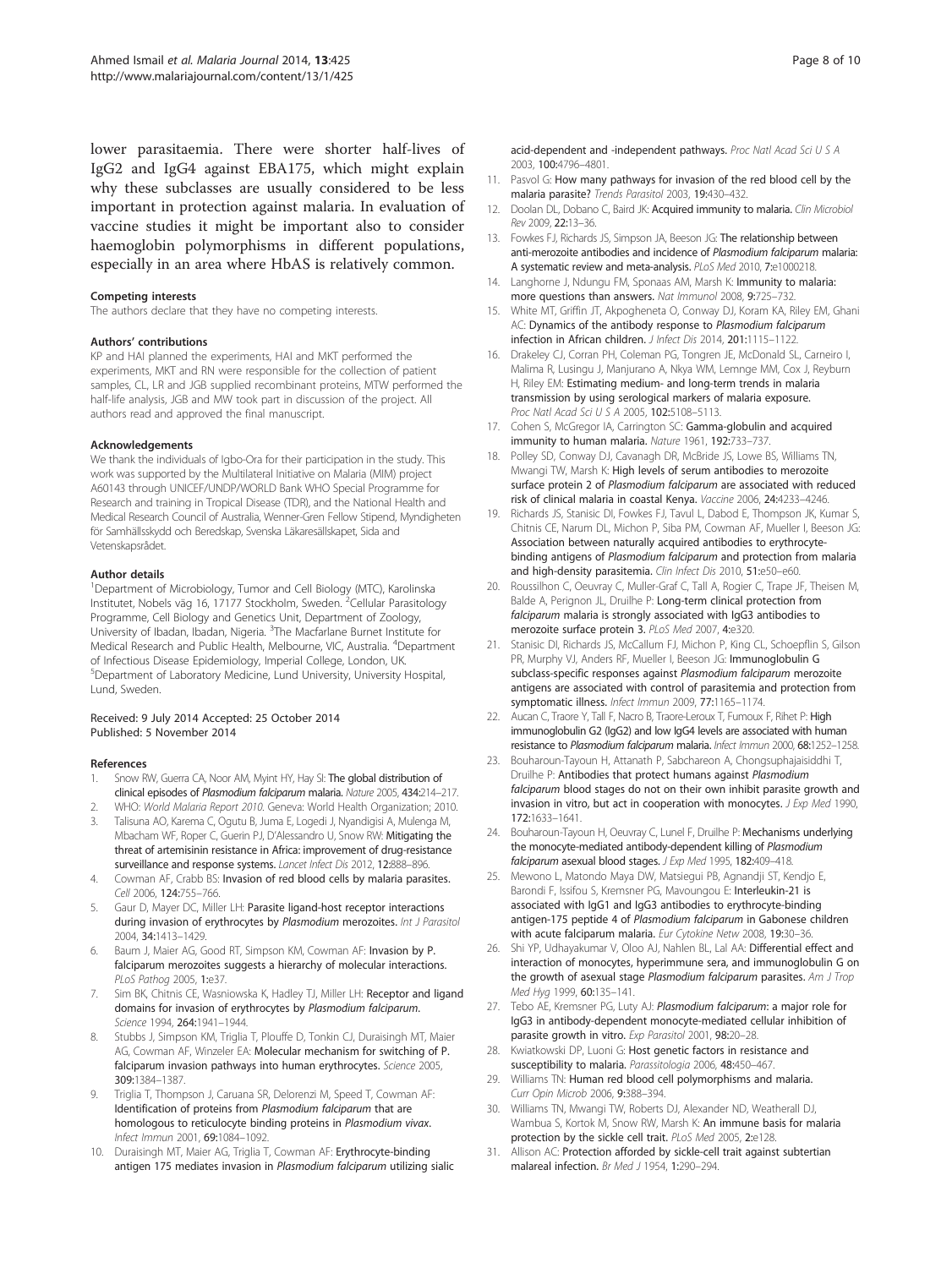- <span id="page-8-0"></span>32. Hill AV, Allsopp CE, Kwiatkowski D, Anstey NM, Twumasi P, Rowe PA, Bennett S, Brewster D, McMichael AJ, Greenwood BM: Common west African HLA antigens are associated with protection from severe malaria. Nature 1991, 352:595–600.
- 33. Taylor SM, Parobek CM, Fairhurst RM: Haemoglobinopathies and the clinical epidemiology of malaria: a systematic review and meta-analysis. Lancet Infect Dis 2012, 12:457–468.
- 34. Crompton PD, Traore B, Kayentao K, Doumbo S, Ongoiba A, Diakite SAS, Krause MA, Doumtabe D, Kone Y, Weiss G, Huang CY, Doumbia S, Guindo A, Fairhurst RM, Miller LH, Pierce SK, Doumbo OK: Sickle cell trait is associated with a delayed onset of malaria: Implications for time-to-event analysis in clinical studies of malaria. J Infect Dis 2008, 198:1265-1275.
- 35. Gong L, Maiteki-Sebuguzi C, Rosenthal PJ, Hubbard AE, Drakeley CJ, Dorsey G, Greenhouse B: Evidence for both innate and acquired mechanisms of protection from Plasmodium falciparum in children with sickle cell trait. Blood 2012, 119:3808–3814.
- 36. Kreuels B, Kreuzberg C, Kobbe R, Ayim-Akonor M, Apiah-Thompson P, Thompson B, Ehmen C, Adjei S, Langefeld I, Adjei O, May J: Differing effects of HbS and HbC traits on uncomplicated falciparum malaria, anemia, and child growth. Blood 2010, 115:4551–4558.
- 37. Cholera R, Brittain NJ, Gillrie MR, Lopera-Mesa TM, Diakite SA, Arie T, Krause MA, Guindo A, Tubman A, Fujioka H, Diallo DA, Doumbo OK, Ho M, Wellems TE, Fairhurst RM: Impaired cytoadherence of Plasmodium falciparum-infected erythrocytes containing sickle hemoglobin. Proc Natl Acad Sci U S A 2008, 105:991–996.
- 38. Lopaticki S, Maier AG, Thompson J, Wilson DW, Tham WH, Triglia T, Gout A, Speed TP, Beeson JG, Healer J, Cowman AF: Reticulocyte and erythrocyte binding-like proteins function cooperatively in invasion of human erythrocytes by malaria parasites. Infect Immun 2011, 79:1107–1117.
- 39. Ohas EA, Adams JH, Waitumbi JN, Orago AS, Barbosa A, Lanar DE, Stoute JA: Measurement of antibody levels against region II of the erythrocytebinding antigen 175 of Plasmodium falciparum in an area of malaria holoendemicity in western Kenya. Infect Immun 2004, 72:735–741.
- 40. Okenu DMN, Riley EM, Bickle QD, Agomo PU, Barbosa A, Daugherty JR, Lanar DE, Conway DJ: Analysis of human antibodies to erythrocyte binding antigen 175 of Plasmodium falciparum. Infect Immun 2000, 68:5559-5566.
- 41. Persson KEM, McCallum FJ, Reiling L, Lister NA, Stubbs J, Cowman AF, Marsh K, Beeson JG: Variation in use of erythrocyte invasion pathways by Plasmodium falciparum mediates evasion of human inhibitory antibodies. J Clin Invest 2008, 118:342–351.
- 42. Reiling L, Richards JS, Fowkes FJ, Barry AE, Triglia T, Chokejindachai W, Michon P, Tavul L, Siba PM, Cowman AF, Mueller I, Beeson JG: Evidence that the erythrocyte invasion ligand PfRh2 is a target of protective immunity against Plasmodium falciparum malaria. J Immunol 2010, 185:6157–6167.
- 43. Noutcha MAE, Anumdu CI: Entomological indices of Anopheles gambiae sensu lato at a rural community in south-west Nigeria. J Vector Borne Dis 2009, 46:43–51.
- 44. Ahmed Ismail H, Ribacke U, Reiling L, Normark J, Egwang T, Kironde F, Beeson JG, Wahlgren M, Persson KE: Acquired antibodies to merozoite antigens in children from Uganda with uncomplicated or severe Plasmodium falciparum malaria. Clin Vaccine Immunol 2013, 20:1170-1180.
- 45. Duraisingh MT, Triglia T, Ralph SA, Rayner JC, Barnwell JW, McFadden GI, Cowman AF: Phenotypic variation of Plasmodium falciparum merozoite proteins directs receptor targeting for invasion of human erythrocytes. EMBO J 2003, 22:1047–1057.
- 46. Sahar T, Reddy KS, Bharadwaj M, Pandey AK, Singh S, Chitnis CE, Gaur D: Plasmodium falciparum reticulocyte binding-like homologue protein 2 (PfRH2) is a key adhesive molecule involved in erythrocyte invasion. PLoS One 2011, 6:e17102.
- 47. Tham WH, Healer J, Cowman AF: Erythrocyte and reticulocyte binding-like proteins of Plasmodium falciparum. Trends Parasitol 2012, 28:23-30.
- 48. Richards JS, Arumugam TU, Reiling L, Healer J, Hodder AN, Fowkes FJI, Cross N, Langer C, Takeo S, Uboldi AD, Thompson JK, Gilson PR, Coppel RL, Siba PM, King CL, Torii M, Chitnis CE, Narum DL, Mueller I, Crabb BS, Cowman AF, Tsuboi T, Beeson JG: Identification and prioritization of merozoite antigens as targets of protective human immunity to Plasmodium falciparum malaria for vaccine and biomarker development. J Immunol 2013, 191:795–809.
- 49. McCarra MB, Ayodo G, Sumba PO, Kazura JW, Moormann AM, Narum DL, John CC: Antibodies to Plasmodium falciparum erythrocyte-binding

antigen-175 are associated with protection from clinical malaria. Pediatr Infect Dis J 2011, 30:1037–1042.

- 50. Medeiros MM, Fotoran WL, dalla Martha RC, Katsuragawa TH, LH P d S, Wunderlich G: Natural antibody response to Plasmodium falciparum merozoite antigens MSP5, MSP9 and EBA175 is associated to clinical protection in the Brazilian Amazon. BMC Infect Dis 2013, 13:608.
- 51. Bouharoun-Tayoun H, Druilhe P: Plasmodium falciparum malaria: evidence for an isotype imbalance which may be responsible for delayed acquisition of protective immunity. Infect Immun 1992, 60:1473–1481.
- 52. Dobano C, Quelhas D, Quinto L, Puyol L, Serra-Casas E, Mayor A, Nhampossa T, Macete E, Aide P, Mandomando I, Sanz S, Puniya SK, Singh B, Gupta P, Bhattacharya A, Chauhan VS, Aponte JJ, Chitnis CE, Alonso PL, Menéndez C: Age-dependent IgG subclass responses to Plasmodium falciparum EBA-175 are differentially associated with incidence of malaria in Mozambican children. Clin Vaccine Immunol 2012, 19:157–166.
- 53. Toure FS, Deloron P, Migot-Nabias F: Analysis of human antibodies to erythrocyte binding antigen 175 peptide 4 of Plasmodium falciparum. Clin Med Res 2006, 4:1–6.
- 54. Persson KEM, Fowkes FJI, McCallum FJ, Gicheru N, Reiling L, Richards JS, Wilson DW, Lopaticki S, Cowman AF, Marsh K, Beeson JG: Erythrocytebinding antigens of Plasmodium falciparum are targets of human inhibitory antibodies and function to evade naturally acquired immunity. J Immunol 2013, 191:785–794.
- 55. Omosun YO, Anumudu CI, Adoro S, Odaibo AB, Sodeinde O, Holder AA, Nwagwu M, Nwuba RI: Variation in the relationship between anti-MSP-1 (19) antibody response and age in children infected with Plasmodium falciparum during the dry and rainy seasons. Acta Trop 2005, 95:233–247.
- 56. Morell A, Terry WD, Waldmann TA: Metabolic properties of IgG subclasses in man. J Clin Invest 1970, 49:673–680.
- 57. Narum DL, Haynes JD, Fuhrmann S, Moch K, Liang H, Hoffman SL, Sim BK: Antibodies against the Plasmodium falciparum receptor binding domain of EBA-175 block invasion pathways that do not involve sialic acids. Infect Immun 2000, 68:1964–1966.
- 58. Pandey KC, Singh S, Pattnaik P, Pillai CR, Pillai U, Lynn A, Jain SK, Chitnis CE: Bacterially expressed and refolded receptor binding domain of Plasmodium falciparum EBA-175 elicits invasion inhibitory antibodies. Mol Biochem Parasitol 2002, 123:23–33.
- 59. Badiane AS, Bei AK, Ahouidi AD, Patel SD, Salinas N, Ndiaye D, Sarr O, Ndir O, Tolia NH, Mboup S, Duraisingh MT: Inhibitory humoral responses to the Plasmodium falciparum vaccine candidate EBA-175 are independent of the erythrocyte invasion pathway. Clin Vaccine Immunol 2013, 20:1238–1245.
- 60. Patel SD, Ahouidi AD, Bei AK, Dieye TN, Mboup S, Harrison SC, Duraisingh MT: Plasmodium falciparum merozoite surface antigen, PfRH5, elicits detectable levels of invasion-inhibiting antibodies in humans. J Infect Dis 2013, 208:1679–1687.
- 61. Reiling L, Richards JS, Fowkes FJ, Wilson DW, Chokejindachai W, Barry AE, Tham WH, Stubbs J, Langer C, Donelson J, Michon P, Tavul L, Crabb BS, Siba PM, Cowman AF, Mueller I, Beeson JG: The Plasmodium falciparum erythrocyte invasion ligand Pfrh4 as a Target of functional and protective human antibodies against malaria. PLoS One 2012, 7:e45253.
- 62. Tran TM, Ongoiba A, Coursen J, Crosnier C, Diouf A, Huang CY, Li S, Doumbo S, Doumtabe D, Kone Y, Bathily A, Dia S, Niangaly M, Dara C, Sangala J, Miller LH, Doumbo OK, Kayentao K, Long CA, Miura K, Wright GJ, Traore B, Crompton PD: Naturally acquired antibodies specific for Plasmodium falciparum reticulocyte-binding protein homologue 5 inhibit parasite growth and predict protection from malaria. J Infect Dis 2013, 209:789-798.
- 63. Cabrera G, Cot M, Migot-Nabias F, Kremsner PG, Deloron P, Luty AJF: The sickle cell trait is associated with enhanced immunoglobulin G antibody responses to Plasmodium falciparum variant surface antigens. J Infect Dis 2005, 191:1631–1638.
- 64. Diatta AM, Marrama L, Tall A, Trape JF, Dieye A, Garraud O, Mercereau-Puijalon O, Perraut R: Relationship of binding of immunoglobulin G to Plasmodium falciparum-infected erythrocytes with parasite endemicity and antibody responses to conserved antigen in immune individuals. Clin Diagn Lab Immunol 2004, 11:6–11.
- 65. Fleming AF, Storey J, Molineaux L, Iroko EA, Attai ED: Abnormal haemoglobins in the Sudan savanna of Nigeria. I. Prevalence of haemoglobins and relationships between sickle cell trait, malaria and survival. Ann Trop Med Parasitol 1979, 73:161-172.
- 66. Agarwal A, Guindo A, Cissoko Y, Taylor JG, Coulibaly D, Kone A, Kayentao K, Djimde A, Plowe CV, Doumbo O, Wellems TE, Diallo D: Hemoglobin C